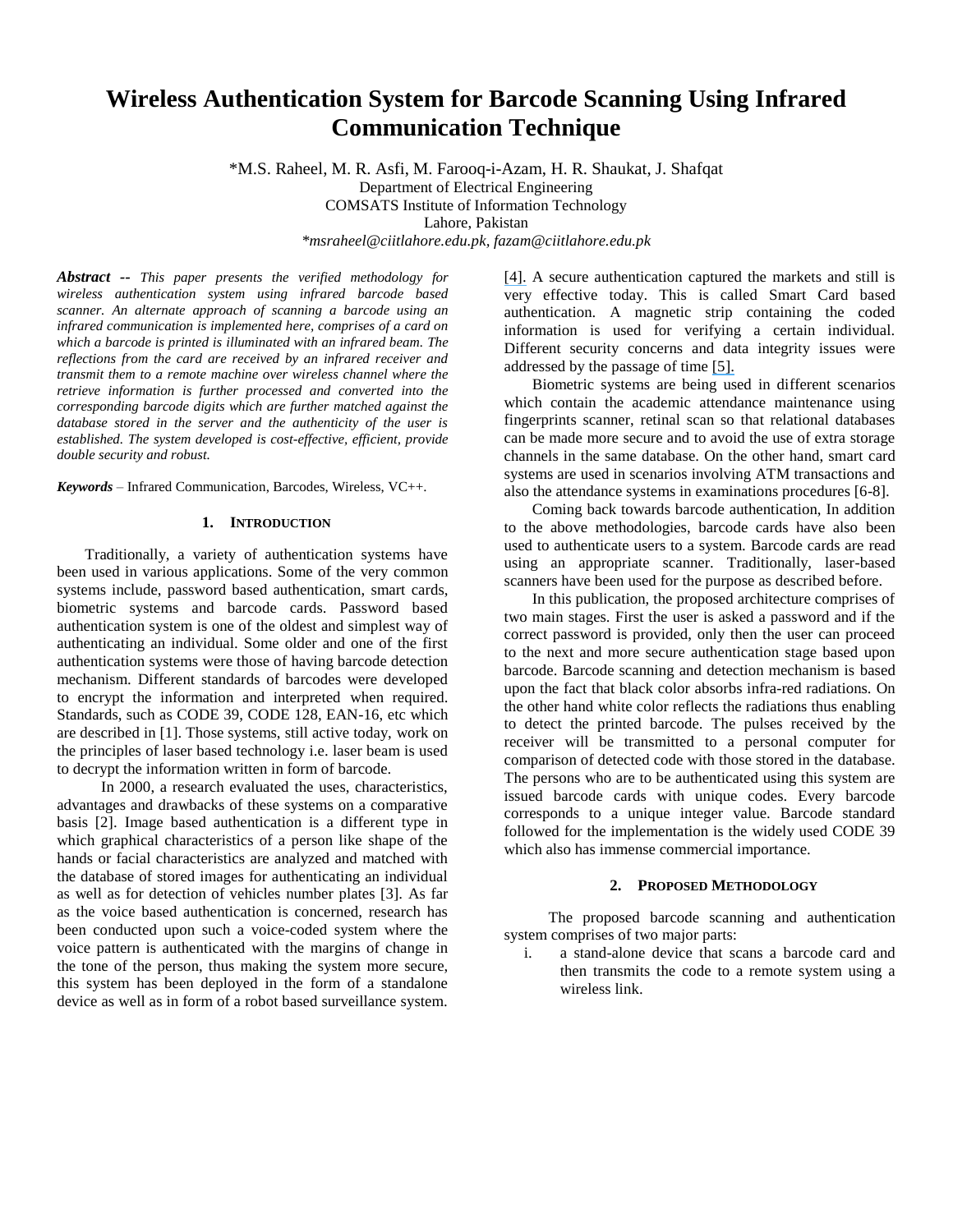

Fig. 1 Proposed Wireless Authentication System description.

ii. a remote processing and logging system that receives the code from the barcode scanner over a wireless link and then compares the received code to the set of allowed codes in the database.

The logging system (computer system) displays an appropriate message according to the result of the comparison. A flowchart of the proposed authentication system is shown in Figure 1 and a block diagram is shown in Figure 2.

The infra-red barcode scanning device is protected by a password. The password authentication is implemented using a keypad, LCD module and microcontrollers. Only after the user is authenticated by entering the password in the first stage, the scanning system allows the user to scan a barcode card in the second stage. If a user fails to enter correct password three times, the scanning device is turned off and can only be reset by a field engineer using a factory pre-set code. After successful password authentication, the card is inserted in a tray which is mounted on top of a DC motor. The motor slides the card in front of an infra-red transmitter using a constant speed so as to avoid scanning errors.

## **3. DESIGN DESCRIPTION**

When the card is being scanned, the infra-red radiations transmitted by the infra-red transmitter strike the surface of the card. Black strips absorb the radiations and the white strips reflect them. The reflected radiations are received by an infrared receiver which provides an output in the form of a voltage signal. This voltage signal is fed to an 8-bit parallel analog-todigital converter (ADC) to generate a corresponding digital bit stream. The barcode in the form of digital bit stream is then further processed by an 8-bit microcontroller and sent to a wireless module connected to the microcontroller so as to transmit it to the remote system using amplitude shift keying (ASK) at 434 MHz. The data transmitted is raw data which just indicates presence or absence of black and white strips. It still does not represent the integer value of the barcode. The



Fig. 2 Block Diagram.

remote system receives the barcode using a corresponding 434 MHz ASK receiver which is controlled by a second microcontroller at the remote system. This receiving-side microcontroller sends the received data to the computer through its serial port using EIA-232.

An application program running on the computer receives the barcode from the serial port and further processes it performing error correction so as to discard redundant bits. It also converts the raw data which just represents the presence and absence of black and white strips into an integer value of the barcode according to barcode standard code 39. This value is then used to match the codes of authorized users stored in a database file, which is just a text file created for the purpose of this experiment. If the received barcode matches a barcode value in the database of authorized users, the name of the user to whom the barcode is issued and the time of authentication are logged in another log file which can later be used to perform checks such as which users entered the facility and at which times. The authentication result is also sent back to the scanning system which displays it on the LCD display for the user.

For each of the three microcontrollers, respective programs were developed in C language. Similarly, the software application running at the logging system and developed as part of this research does a major job in processing the received raw data, error detection and correction, and then conversion of the raw data to a corresponding integer barcode value.

#### **4. EXPERIMENTAL SETUP**

The core of the system comprises of the following hardware components: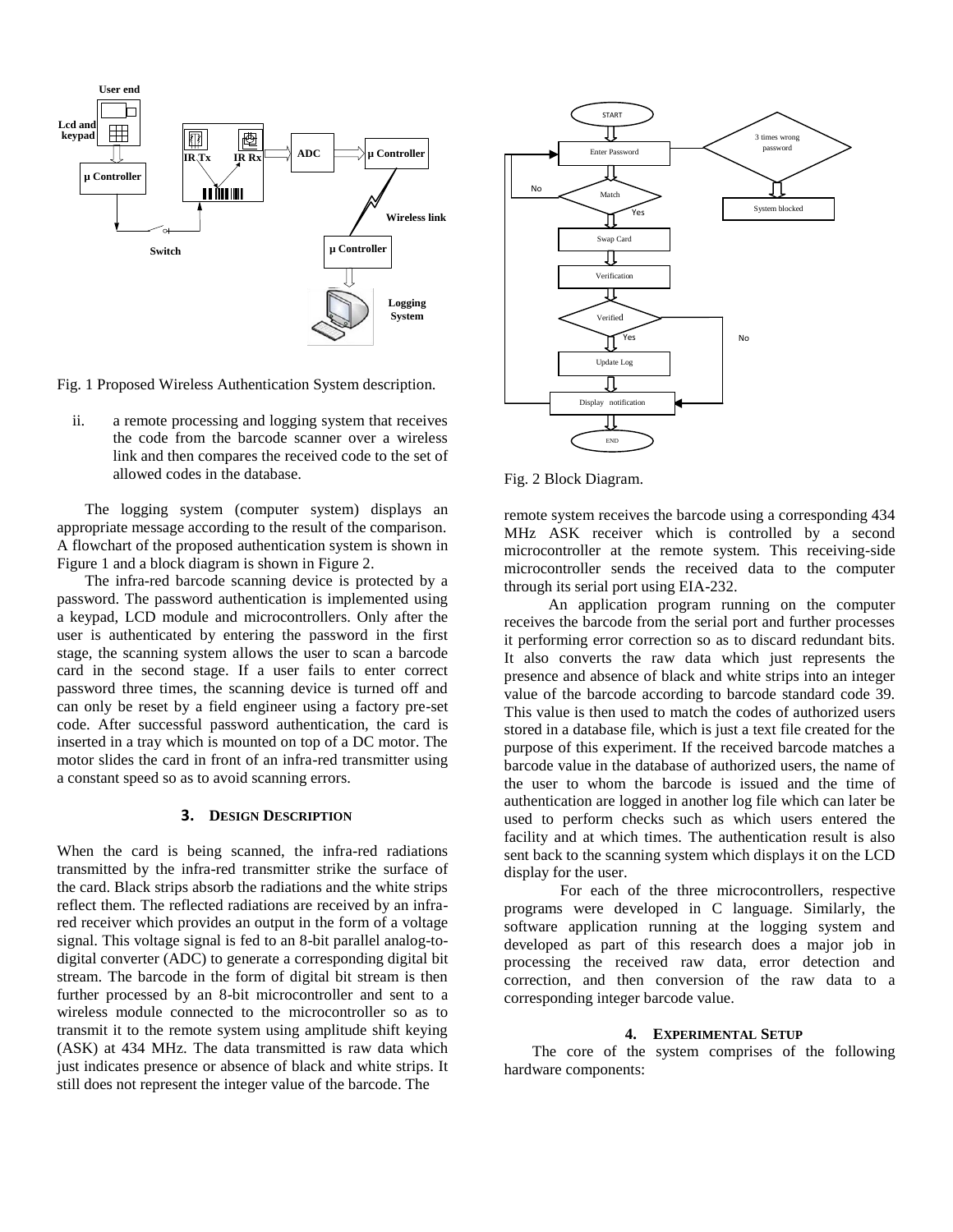- i. Three 8-bit microcontrollers
- ii. Infra-red transmitter and receiver
- iii. Analog-to-digital converter (ADC)
- iv. ASK wireless transmitter and receiver
- v. Computer System, LCD and Keypad

On the scanning device, one microcontroller along with the keyboard and LCD is used for authentication of the user through a password. The user enters the password using the keyboard and is matched against the fixed value stored in the controller ROM. LCD is used to display the appropriate messages during all this process.

The second microcontroller is responsible for the actual scanning process. It is this microcontroller that turns off or on the infra-red transmitter and receives raw data generated by the infra-red receiver through an 8-bit parallel ADC [\[5\].](https://www.researchgate.net/publication/220984689_Security_Design_for_Multi-service_Smart_Card_Systems?el=1_x_8&enrichId=rgreq-596f5b28-ec62-4453-8875-06023300f8b3&enrichSource=Y292ZXJQYWdlOzI2NDAzNzQwMDtBUzoxMjAyNzUzMzMwMjk4ODlAMTQwNTY4NzI4MjMxNA==) The transmitter used for scanning is a NAND oscillator infra-red transmitter. The data generated after processing by the ADC is in the form of simple  $1$ 's or  $0$ 's.  $1$ ''s are generated when the scanning device sees a white bar and 0's are generated when the scanning device sees a black bar. The data is in the raw form as it does not as yet correspond to the integer value of the barcode. This raw data is further processed by the microcontroller and it transmits a character "5" for a byte of all 1"s and transmits character "0" for a byte of all 0"s. The wireless transmitter used is TWS-434 which uses amplitude shift keying to transmit the digital bit stream and operates at 434 MHz [10]. This particular frequency band does not require licensing to operate and is, therefore, widely used for short to medium range communication for special purposes.

The remote logging system houses an RWS-434 ASK receiver operating on the same band of 434 MHz. The output provided by the wireless receiver is a digital bit stream which is TTL compatible. This digital data is sent to the

microcontroller interfaced to the wireless receiver. The microcontroller further transmits this data to the processing and logging computer system over EIA-232. This data is further processed by the software application running on the system and converts the data from 0's and 5's to an integer value corresponding to the actual barcode.

# **5. FUNCTION TESTING**

After integrating the system, testing was done on the whole system and results were gathered. They were carefully analyzed. There are some functional requirements needed to be verified before proceeding to the results. Multiple tests were conducted for each critical component and their functionality was thoroughly verified. The summary of the tests and results is given in Table I and Table II.

#### **6. RESULTS AND ANALYSIS**

As part of our implementation of the system, different tests were performed at various stages of the development of the system. A major problem that we encountered was the detection and correction of error in the bit stream received through the wireless link at the remote logging system. At first, we tested our system over a wired channel operating at 9600 bps over EIA-232 between the scanning device and the remote logging system. The bit error rate thus encountered was of the order of 0.5%. Using wireless link, the error rate increased to 5%, which is an increase of 10% over that of wired link. The increased error rate expected in the wireless channel was due to a number of factors major being external noise and inter-symbol interference.

| <b>Requirement Tested</b> | <b>CYCLE1</b> | <b>CYCLE 2</b> | <b>FINAL STATUS</b> | <b>DETAILS</b>                       |
|---------------------------|---------------|----------------|---------------------|--------------------------------------|
| FR-02-001                 | OK            | Ok             | Ok                  | Test of LCD and Keypad               |
| FR-02-002                 | Ok            | Qk             | Ok                  | Test of Password Protection System   |
| FR-02-003                 | Failed        | Ok             | Ok                  | Test of ADC free running mode        |
| FR-02-004                 | Ok            | Ok             | Ok                  | IR transmitter and Receiver test     |
|                           | Failed        | Ok             | Ok                  | Test for alignment in the box        |
| FR-02-005                 | Ok            | Ok             | Ok                  | Serial communication test            |
|                           | Failed        | Ok             | Qk                  | RF modules test                      |
| $FR-02-006$               | Ok            | Ok             | Qk                  | Barcode detection test               |
| FR-02-007                 | Ok            | Ok             | Ok                  | Test for FM transmitter and receiver |

TABLE I USER END HARDWARE TESTING TABLE

TABLE II SERVER END APPLICATION TESTING TABLE

| <b>Requirement Tested</b> | <b>CYCLE 1</b> |    | <b>CYCLE 2   FINAL STATUS</b> | <b>DETAILS</b>                |
|---------------------------|----------------|----|-------------------------------|-------------------------------|
| FR-03-001                 | Ok             | Ok | Ok                            | Server end $VC++$ application |
| FR-03-002                 | Failed         | Ok | Ok                            | Real time reception of data   |
| $FR - 03 - 003$           | Оk             | Оk | Ok                            | Filing of the results         |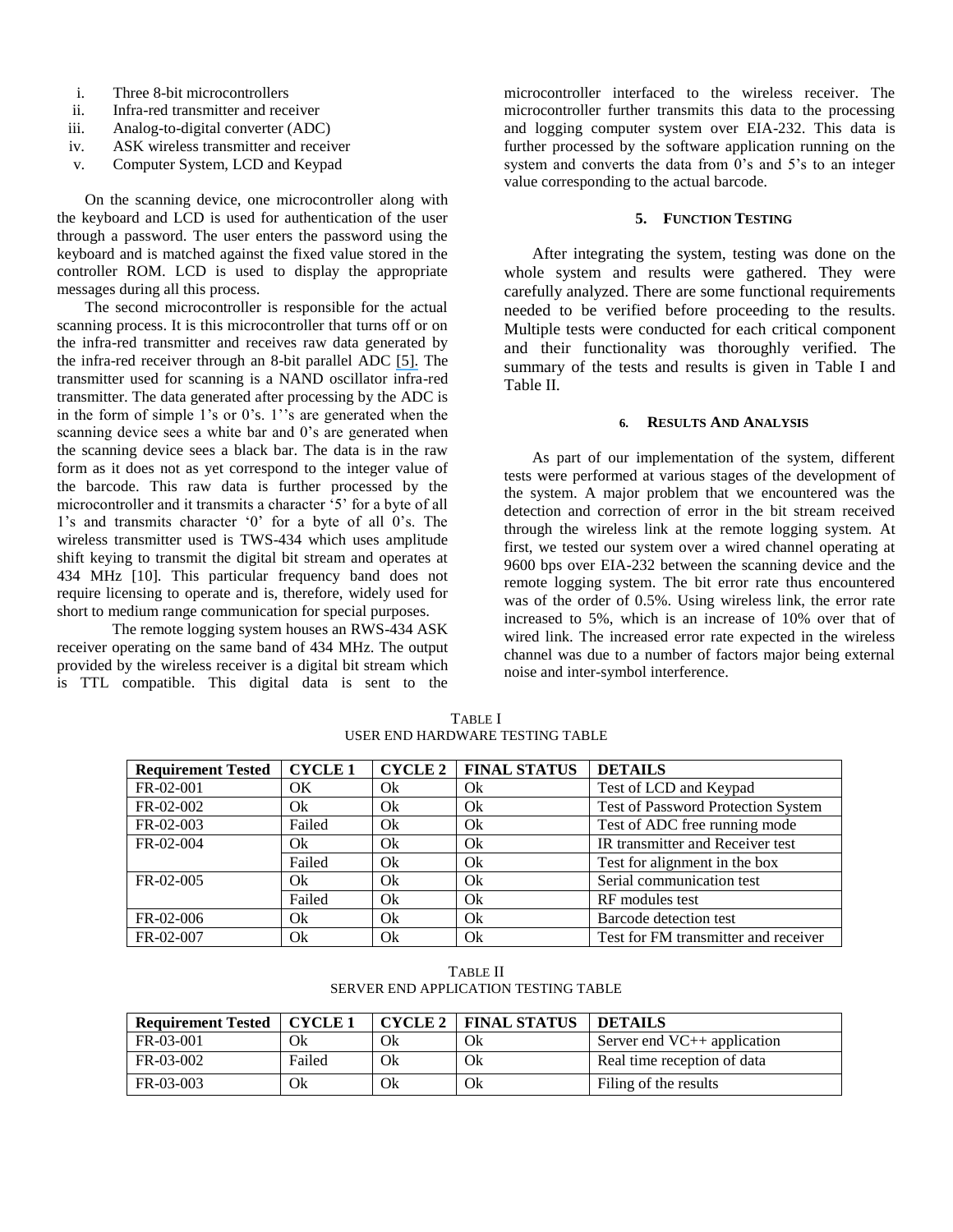Though the problem could be resolved by introducing a data link layer for error detection and correction, we adopted the easier approach and wrote a dedicated error detection and correction routine in the software application running at the logging system. It is based upon a simple algorithm to convert any two zero's between 5's into 5 as well. This brought down our error rate low enough so as to approach that of wired interface.

The raw data obtained after error detection and correction was further processed to produce an array of 0s and 1s depending upon the number of continuous bits compared with the threshold calculated from the continuous bit stream. Bit streams having entries greater than that of calculated threshold were assigned the value 1 and those having number of entries less than threshold were assigned the value 0.

A 36-bit array containing the information about thick or thin bars of the scanned barcode in a form of 0"s and 1"s is obtained. Since IR reflections vary based upon the thickness of the bars in the printed barcode, we get different numbers of low and high voltages which are represented by 0's and 5's. When a variation from black to white or white to black occurs, the storage of bits is moved in the next index of an array.

The maximum and minimum numbers of array are calculated and a threshold is defined which then helps to produce a binary data array because barcode integers are represented as a combination of 0 and 1. Figure 5 shows barcode array after the described processing. The 36-bit array string is broken down into 4 parts each of 9 bits. Each 9-bit code represents a unique integer value. The 9-bit code is looked up in a table of values to yield the corresponding integer.

| out1 - Notepad                                                                                                                                                                                                                                                                                                                                                                                                                                                                                                                                                                                                                                |                                                                                                                                                                                                                                                                                                                                                                                                                                                                                         |                                                                                                                                                                                                                                                                                                                                                                                                                                                                                                                                                                                                                                                                                                               |                                                                                                                                                                                                                                                                                                                                                                                                                                                                                                                                                                                                                                                                                                                                                                                                            |                                                                                                                                                                                                                                                                                                                                                                                                                                                                       | $= 0$<br>X                                                                                                                                                                                                                                                                                                                                                                                                                                                                                                           |
|-----------------------------------------------------------------------------------------------------------------------------------------------------------------------------------------------------------------------------------------------------------------------------------------------------------------------------------------------------------------------------------------------------------------------------------------------------------------------------------------------------------------------------------------------------------------------------------------------------------------------------------------------|-----------------------------------------------------------------------------------------------------------------------------------------------------------------------------------------------------------------------------------------------------------------------------------------------------------------------------------------------------------------------------------------------------------------------------------------------------------------------------------------|---------------------------------------------------------------------------------------------------------------------------------------------------------------------------------------------------------------------------------------------------------------------------------------------------------------------------------------------------------------------------------------------------------------------------------------------------------------------------------------------------------------------------------------------------------------------------------------------------------------------------------------------------------------------------------------------------------------|------------------------------------------------------------------------------------------------------------------------------------------------------------------------------------------------------------------------------------------------------------------------------------------------------------------------------------------------------------------------------------------------------------------------------------------------------------------------------------------------------------------------------------------------------------------------------------------------------------------------------------------------------------------------------------------------------------------------------------------------------------------------------------------------------------|-----------------------------------------------------------------------------------------------------------------------------------------------------------------------------------------------------------------------------------------------------------------------------------------------------------------------------------------------------------------------------------------------------------------------------------------------------------------------|----------------------------------------------------------------------------------------------------------------------------------------------------------------------------------------------------------------------------------------------------------------------------------------------------------------------------------------------------------------------------------------------------------------------------------------------------------------------------------------------------------------------|
| Edit<br>File                                                                                                                                                                                                                                                                                                                                                                                                                                                                                                                                                                                                                                  | Format View<br>Help                                                                                                                                                                                                                                                                                                                                                                                                                                                                     |                                                                                                                                                                                                                                                                                                                                                                                                                                                                                                                                                                                                                                                                                                               |                                                                                                                                                                                                                                                                                                                                                                                                                                                                                                                                                                                                                                                                                                                                                                                                            |                                                                                                                                                                                                                                                                                                                                                                                                                                                                       |                                                                                                                                                                                                                                                                                                                                                                                                                                                                                                                      |
| р<br>0<br>0<br>0<br>5<br>5<br>5<br>5<br>5<br>0<br>0<br>0<br>0<br>0<br>0<br>0<br>0<br>0<br>0<br>5<br>5<br>5<br>5<br>5<br>$\mathbf 0$<br>0<br>0<br>0<br>0<br>٥<br>0<br>0<br>0<br>0<br>0<br>0<br>0<br>0<br>0<br>0<br>0<br>0<br>0<br>0<br>0<br>$\mathbf 0$<br>0<br>0<br>0<br>0<br>0<br>0<br>0<br>0<br>0<br>0<br>0<br>0<br>0<br>5<br>0<br>0<br>0<br>0<br>5<br>5<br>5<br>5<br>5<br>5<br>5<br>5<br>5<br>5<br>5<br>5<br>5<br>5<br>5<br>5<br>5<br>5<br>5<br>0<br>5<br>0<br>0<br>0<br>0<br>5<br>5<br>5<br>5<br>0<br>5<br>5<br>5<br>5<br>5<br>0<br>٥<br>0<br>0<br>0<br>0<br>0<br>0<br>0<br>0<br>0<br>0<br>0<br>0<br>0<br>$\mathbf 0$<br>Ω<br>n<br>n<br>0 | 0<br>0<br>0<br>5<br>5<br>5<br>5<br>0<br>0<br>0<br>0<br>0<br>0<br>0<br>0<br>5<br>5<br>5<br>5<br>0<br>0<br>0<br>0<br>0<br>0<br>0<br>0<br>0<br>0<br>0<br>0<br>0<br>0<br>0<br>0<br>0<br>0<br>0<br>0<br>5<br>5<br>5<br>5<br>5<br>5<br>5<br>0<br>5<br>5<br>5<br>0<br>5<br>5<br>5<br>0<br>5<br>5<br>5<br>5<br>5<br>0<br>0<br>0<br>0<br>0<br>0<br>0<br>5<br>0<br>0<br>0<br>0<br>0<br>0<br>0<br>5<br>5<br>5<br>5<br>0<br>0<br>0<br>0<br>0<br>0<br>0<br>0<br>0<br>0<br>0<br>0<br>n<br>O<br>٥<br>o | 0<br>0<br>0<br>Ω<br>5<br>5<br>5<br>5<br>5<br>5<br>5<br>5<br>5<br>5<br>0<br>0<br>0<br>0<br>0<br>0<br>5<br>5<br>5<br>5<br>5<br>0<br>5<br>5<br>5<br>5<br>٥<br>0<br>0<br>0<br>0<br>0<br>5<br>5<br>5<br>5<br>$\bf{0}$<br>0<br>5<br>0<br>0<br>$\mathbf 0$<br>0<br>5<br>5<br>0<br>$\mathbf 0$<br>$\mathbf 0$<br>5<br>5<br>5<br>5<br>5<br>5<br>5<br>5<br>5<br>$\mathbf 0$<br>0<br>0<br>0<br>0<br>0<br>0<br>0<br>0<br>0<br>0<br>5<br>5<br>5<br>5<br>5<br>0<br>0<br>0<br>0<br>0<br>0<br>0<br>0<br>0<br>$\bf{0}$<br>0<br>0<br>0<br>0<br>0<br>0<br>0<br>0<br>0<br>0<br>0<br>0<br>0<br>0<br>5<br>5<br>5<br>5<br>5<br>5<br>0<br>0<br>$\mathbf 0$<br>0<br>5<br>5<br>5<br>5<br>5<br>٥<br>0<br>0<br>0<br>0<br>0<br>O<br>O<br>0 | 0<br>0<br>0<br>0<br>0<br>0<br>5<br>5<br>0<br>0<br>0<br>0<br>0<br>5<br>5<br>5<br>5<br>5<br>5<br>5<br>0<br>0<br>0<br>0<br>0<br>0<br>5<br>5<br>5<br>5<br>5<br>5<br>5<br>5<br>5<br>5<br>5<br>5<br>0<br>0<br>0<br>0<br>0<br>0<br>0<br>0<br>0<br>0<br>0<br>0<br>0<br>0<br>5<br>5<br>5<br>5<br>5<br>0<br>0<br>5<br>5<br>5<br>5<br>5<br>$\mathbf 0$<br>0<br>5<br>0<br>0<br>0<br>0<br>0<br>0<br>5<br>0<br>0<br>0<br>0<br>0<br>0<br>0<br>0<br>0<br>$\mathbf 0$<br>0<br>$\Omega$<br>0<br>0<br>0<br>0<br>0<br>0<br>0<br>5<br>5<br>5<br>5<br>0<br>0<br>0<br>0<br>0<br>0<br>0<br>0<br>0<br>0<br>0<br>0<br>0<br>0<br>0<br>5<br>5<br>0<br>0<br>0<br>0<br>0<br>0<br>0<br>0<br>0<br>0<br>5<br>5<br>5<br>5<br>5<br>5<br>5<br>5<br>5<br>5<br>0<br>0<br>0<br>0<br>5<br>5<br>5<br>5<br>5<br>5<br>5<br>٥<br>٥<br>0<br>٥<br>٥<br>Ω | 5<br>5<br>5<br>0<br>0<br>0<br>0<br>0<br>0<br>0<br>5<br>5<br>0<br>0<br>5<br>5<br>5<br>5<br>0<br>0<br>0<br>0<br>5<br>5<br>5<br>5<br>0<br>0<br>0<br>$\bf{0}$<br>0<br>0<br>0<br>0<br>0<br>0<br>0<br>0<br>0<br>0<br>0<br>0<br>0<br>0<br>0<br>0<br>5<br>5<br>5<br>0<br>5<br>5<br>5<br>0<br>0<br>0<br>0<br>0<br>0<br>0<br>0<br>0<br>0<br>0<br>0<br>0<br>5<br>5<br>0<br>0<br>5<br>5<br>5<br>5<br>5<br>5<br>0<br>0<br>0<br>0<br>٥<br>0<br>0<br>0<br>0<br>0<br>0<br>O<br>Ω<br>Λ | 5<br>5<br>5<br>5<br>0<br>0<br>0<br>0<br>0<br>$\bf{0}$<br>0<br>5<br>5<br>5<br>5<br>5<br>5<br>5<br>5<br>0<br>0<br>0<br>0<br>5<br>5<br>0<br>0<br>0<br>0<br>0<br>0<br>0<br>0<br>$\Omega$<br>$\Omega$<br>$\mathbf 0$<br>0<br>0<br>0<br>0<br>0<br>0<br>0<br>5<br>5<br>5<br>0<br>5<br>5<br>5<br>5<br>5<br>5<br>5<br>5<br>5<br>5<br>5<br>0<br>5<br>0<br>0<br>0<br>0<br>0<br>0<br>0<br>0<br>0<br>0<br>0<br>5<br>5<br>5<br>5<br>0<br>0<br>0<br>0<br>0<br>0<br>0<br>0<br>$\mathbf{0}$<br>0<br>0<br>0<br>$\Omega$<br>٥<br>٥<br>Ω |

Fig. 4 Raw Data after error detection and correction.

| max length of continuous bits 32<br>min length of continuous bits 4<br>Threshold 14 |  |  |  |  |  |  |  |  |  |  |  |  |  |  |  |  |  |  |
|-------------------------------------------------------------------------------------|--|--|--|--|--|--|--|--|--|--|--|--|--|--|--|--|--|--|
|                                                                                     |  |  |  |  |  |  |  |  |  |  |  |  |  |  |  |  |  |  |
| 100100000000010000000001000000010100                                                |  |  |  |  |  |  |  |  |  |  |  |  |  |  |  |  |  |  |

Fig. 5 Application showing Decoded Barcode Bit Stream.



Fig. 6 Single integer match result.

| ------------ |                            |  |  |  |
|--------------|----------------------------|--|--|--|
|              | FINAL MATCHED CODE IS 1112 |  |  |  |
|              |                            |  |  |  |
|              | Press any key to continue_ |  |  |  |
|              |                            |  |  |  |
|              |                            |  |  |  |

Fig. 7 Final matched barcode result.

In the Figure 6 below, the horizontal 9 bit strings are the code values along with the digit they represent, then a variable temp\_v2, showing the bits matched against one integer. This variable temp v2 then passes its value to another variable which only holds one value which is the highest value of the matched bits against an integer and finally the matched digit based upon the maximum number of bits matched out of 9 is displayed for each digit in database.

The above process of single integer match is performed four times to get the result of all four integers in the form of a single number which is then used to look into the database for the barcode match and log entries. A result of final matched barcode is shown in the Figure 7 below.

After the calculation of the barcode integer value, it is used, to authenticate the user by matching it against stored values in the database as described earlier. If the user is authenticated, an entry in the log file is made with the current date and time put next to the barcode integer value.

## **7. CONCLUSION**

The development of an authentication system using infrared barcode scanning which can be used as low-cost alternative to laser scanning has been presented in this paper. An infrared communication approach is used and the proposed system has tested and various results, which were obtained as part of this research, have been presented. In addition, we have also demonstrated that a scanning device needs not to be a standalone. It can rather communicate with a central system where the information is actually processed and stored. To